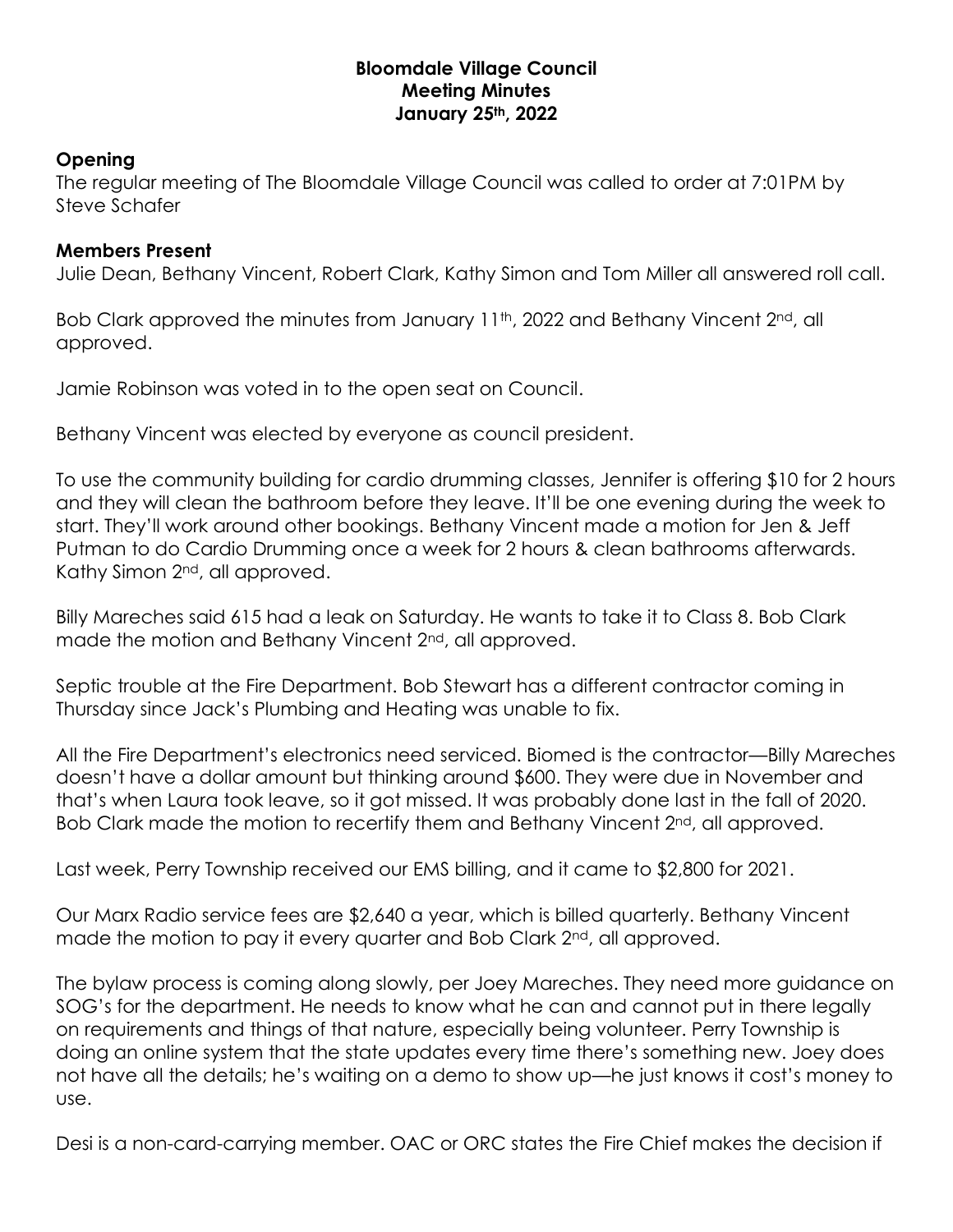they can do ridealongs. Per Billy they can ride along, not participate though for experience. You have 12 months to get a card. The basic class you have 2 years from end of your class date to take your class. Desi is getting ready to retake. Chris Rayle is getting ready to retake too. Billy gave Desi permission to ride a long but she couldn't touch the patient. Billy will look in the OAC and ORC for Steve Schafer.

Regarding return to work slips, Steve said yes, we want a return to work slip on file at the Village office. If anyone is off work, they need a return to work slip. Currently, Chris Rayle is on medical leave from his job.

The Fire Department had 5 runs on Monday. 3 before noon and the last one at 11:30PM. They also had a run Sunday night. Billy gave up 4 runs on Monday. 3 to North Baltimore and 1 to Mid County 120 because nobody was in town.

Billy Mareches wants to know if Kevin Heban is supposed to come down here anytime soon. He wants to know how to fix their personnel trouble. He's going to email our medical director. Steve Schafer will also invite Kevin Heban to an upcoming meeting.

Columbia Gas is dealing with the laydown yard. Using the parking lot as a staging area at end of March or first of April.

Bob Latta's office reached out to USPS in Washington DC. They reached out to CSX as well. He emailed Diane a form and she received none back.

Bob Clark and Julie Dean have a meeting with Theresa Gavarone on February 8<sup>th</sup> concerning the CSX Park & Post Office.

Nick Feasel stopped Steve Schafer about the 580 N. Garfield property (owned by Newmann. The owner is pouring his water on the street. Bob Clark said he needs to drain into the backyard. Steve will ask Kevin Heban about it.

Morlock will charge approximately \$27,000 to do the street. Bethany Vincent made a motion to do Buckeye Street (around ball park) and Bob Clark 2<sup>nd</sup>, all approved.

811 wants us to change their limited basis participation membership. We will vote on it at the next meeting.

Bob Clark tried to call Ben on 1/12 and never heard back. ADT billing called Bob and they were trying to get a hold of someone to pay the bill. He told her our issues and she told him they can't do that, and she'd transfer his number to another party, and they'd get back to him in 24-48 hours. That person called and told him they'd have to send it to district office in Maumee and they'd get a hold of him in 24-48 hours on 1/20. 10/20/21 is when we signed with ADT. Diane will let Kevin Heban.

Steve Schafer has a video of the truck that took the pole down. He talked to Tyler Householder and Holbrook who said they didn't have any trucks down there. Tore the street sign and flagpole down.